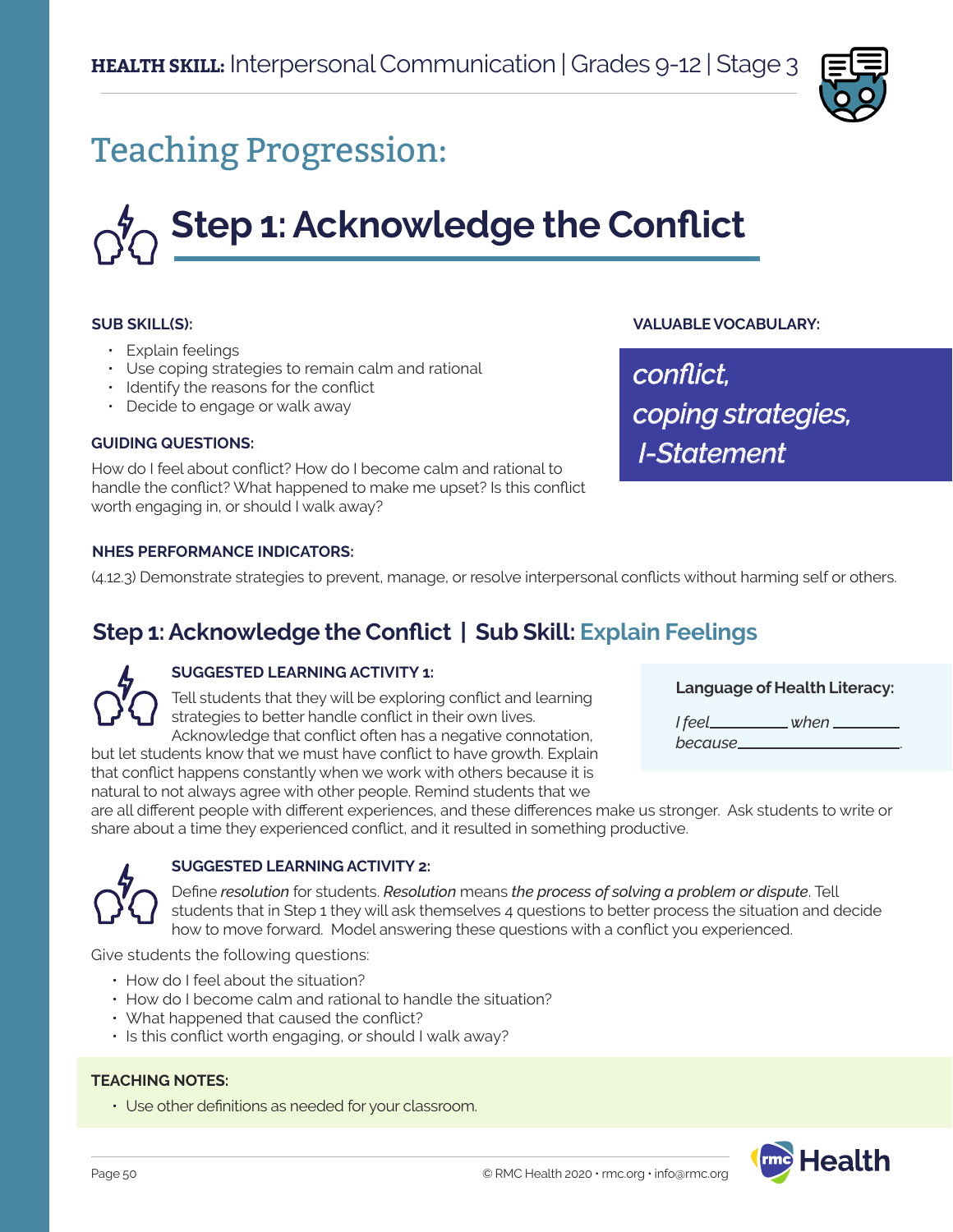

## Teaching Progression: **Step 1 | Acknowledge the Conflict (Cont.)**

## **SUGGESTED LEARNING ACTIVITY 3:**

Explain to students that when they enter a conflict, they need to acknowledge to themselves that they are upset and need to address the situation. Tell students that they will start thinking about the first question: How do I feel about the situation? Read to students scenarios where a conflict is occuring. Following each scenario, have students turn to a partner and discuss how they would feel if this

were to happen to them.

## **TEACHING NOTES:**

- Example Scenario: You are trying to get into your locker when you are pushed hard from behind by another student. The student doesn't apologize and keeps walking down the hall.
- Model and provide the *Language of Health Literacy* to support student practice.
- See *Stage 3: Conflict Resolution* for Grades Prek-2 for more specific directions on teaching the components of an I-Statement.
- See the *Resource Bank* below for a list of feelings students can reference to identify feelings.

## **Step 1: Acknowledge The Conflict | Sub Skill: Use Coping Strategies To Remain Calm And Rational**



## **SUGGESTED LEARNING ACTIVITY 1:**

Tell students that once they acknowledge how they feel about the situation, they may need to use coping

strategies to answer the second question: How do I become calm and rational to handle the situation?

Define for students *coping strategies*. *Coping strategies* are *psychological patterns we use to manage and change our emotions*. Explain to students that there are scientific ways to help calm the brain and body. Give students an opportunity to learn different types of coping strategies.

## **Language of Health Literacy:**

 *helps me calm down because* .

*When* (happens), I in order to calm *down.* 

*One of my favorite coping strategies is because* .

 *is a good coping strategy to use when* .

Select a variety of coping strategies for students to practice. Create a station for each coping strategy. Have students rotate to each station, practicing and demonstrating each strategy. Have students write down their favorite strategies to keep for reference.

## **TEACHING NOTES:**

- Coping Strategy Examples: deep breathing, walking away from the situation, positive self-talk, stating your feelings clearly.
- Provide a variety of coping strategies so students have an opportunity to try many different kinds.
- As an extension, have students match coping strategies with different scenarios since some coping strategies are more helpful in some situations than others.